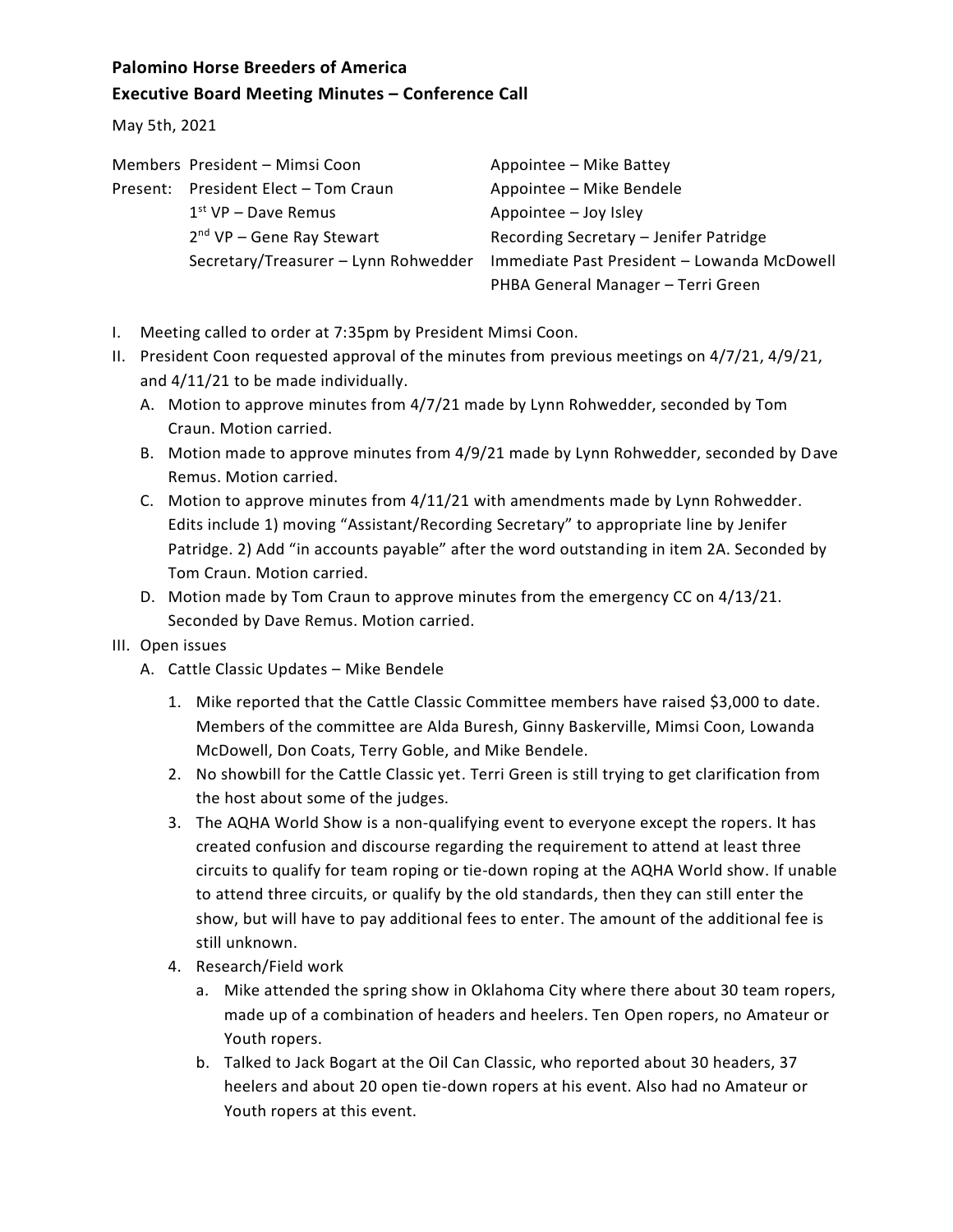Palomino Horse Breeders of America Meeting Minutes, May 5th, 2021 Page 2

- c. Red Bud Spectacular coming up at end of May and the speculation is that there will be Open ropers, but still no Amateur or Youth because they do not have to qualify.
- 5. Sought sponsorships through a couple of owners with stallions that produce roping horses, but was unsuccessful, however, he will keep trying to seek other out.
- 6. Jr Qualifier is scheduled on top of our Cattle Classic and hopefully may pull some youth fin from that.
- 7. Buckskin has pulled roping from their  $4<sup>th</sup>$  of July show.
- B. Marketing Plan Updates Tom, Dave and Lynn
	- 1. Diane Kutz (Committee Chair) has emailed the marketing committee an overall plan to review and finalize.
	- 2. Website needs updating and they are looking into the possibility of a webmaster.
		- a. Terri stated that the FunnWare guy, who is currently upgrading the computer system for PHBA, may be a possibility.
		- b. Lynn had also reached out to Equine Web Design (Robin Witt), who is experienced with sites like PHBA's using Word Press on the backend, and after a quick glance at the current website, thinks it may need a full redesign. Approximate quote for that was \$2500. The social media side would also be doable.
		- c. Mike Bendele mentioned looking into the possibility of using Oklahoma State marketing students for free assistance.
	- 3. Mimsi has appointed Suzi D. as Marketing and Media Committee Vice-Chair for Open since she is already familiar with that for Amateur. Tom suggested to have her do something to promote the Cattle Classic through social media.
	- 4. Dave also mentioned the possibility of using Membership Toolkit.
	- 5. Tom requested Terri put a link to our the PHBA social media pages on the website. Terri stated that it used to be on there, but she would look into making sure it's up there again.
	- 6. A conference call to further discuss the marketing plan from Diane will be scheduled once it has been reviewed by the committee. Tom would like to get Courtney, from InStride Edition involved. Deadline for magazine submittals is the  $10<sup>th</sup>$  of the month prior, although they prefer 60 days.
- C. PPP COVID-19 Update We did get the check for \$18, 292.00 and Terri has deposited it in the payroll account.
- D. Sponsor Drive Team Updates
	- 1. Mimsi reported that we have commitments of \$28, 222.00 with about \$8,000.00 left to be collected. To date, there are 45 full page ads, 3 half page ads, a quarter page, a business card, and 46 classes sponsored. Still time to get more in.
	- 2. Mimsi would also like for the EB to sponsor one class with \$35 donated per EB member. Tom, Dave, Gene Ray, Lynn, Joy, Mike Battey, Mike Bendele and Mimsi all agreed to contribute. Mimsi suggested they sponsor the Open Ranch Trail class.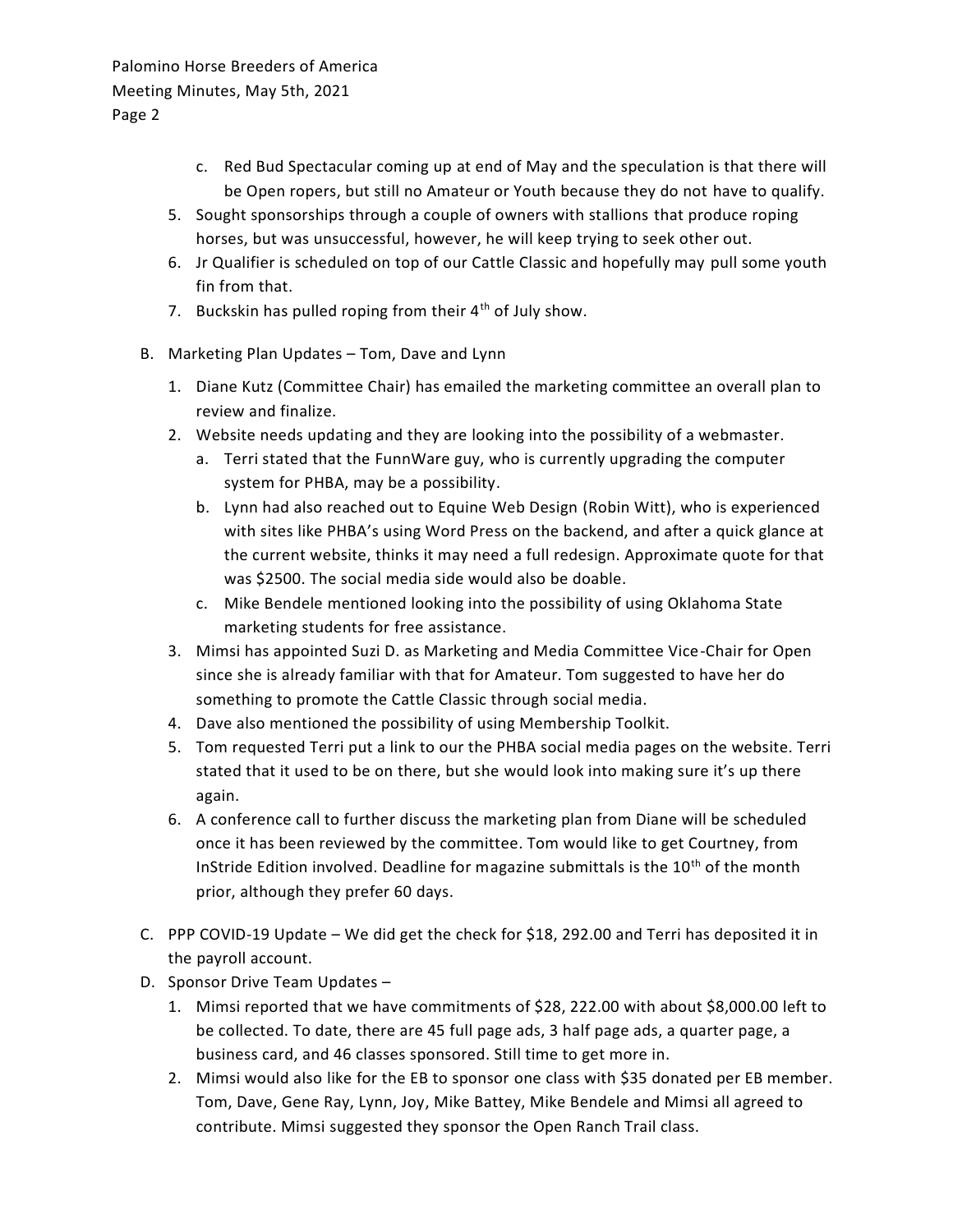Palomino Horse Breeders of America Meeting Minutes, May 5th, 2021 Page 3

- 3. Regarding the Youth President's letter challenging the EB to donate \$100 each, Mimsi, Tom, Joy, Lynn, Dave, Mike Battey, Lowanda and Gene Ray agreed to donate this year. The youth will be using this money towards promotional products and random prizes to be given to exhibitors at the Youth World. Youth donation and class sponsor money can be combined on one check and sent to the office with a note in the memo regarding what its for.
- E. Recreational Riding approve request for "clings" Mimsi revisited the EB's approval of up \$500 towards window clings for first time members in the RR program. Mimsi said they came in under budget at \$450 for 250 clings and would like Terri to go ahead and give them to renewals, as well as the first time members.
- F. Standing and Ad Hoc Committee Ch/Vice Ch and Liaisons Updates Mimsi has given the updates to Terri, who will then distribute those to the appropriate people regarding their committees.
- G. CRC Updates Mimsi stated that the CRC has been set up and term rotations are being reestablished.

IV. New Business

- A. WS ideas and discussions Mimsi wanted to know what everyone's thoughts were on celebrating the 80<sup>th</sup> Anniversary?
	- 1. Youth and Amateur have begun working on some things. Bradshaw BAG program needs to be promoted and we may want to consider doing a gift. We may want to also consider media coverage for one of the days of the show. Tom wondered about television news coverage.
	- 2. Terri mentioned the Chamber might contribute something. They are already wanting to bring out Abe and the Babe, which might fit well during Youth World, since they are having a brunch banquet.
	- 3. Mimsi asked about the possibility of an exhibitor dinner like hot dogs, chips and drink as a way to say thank you while recognizing the 80<sup>th</sup> Anniversary. In lieu of a dinner, 250 welcome bags with local items and items commemorating the 80<sup>th</sup> for PHBA are also being considered. Lynn will check with the Chamber on local businesses and Jenifer will assist with ideas. Joy offered donating 250 plastic cups for the bags. Lynn revisited whether or not to still try and have a dinner. Terri stated that the Chamber was still planning to hold a "welcome reception" for PHBA with hors d'oeuvres, so we may forgo a dinner at this time.
	- 4. Mimsi is also working on having bottled water donated by an insurance friend of hers and also obtaining bags of ice to have chests of cold water in 2-3 locations for exhibitors.
- B. Heritage Foundation has requested use of a counter/table where stud books are currently displayed at the office (but not accessed in some time) for display in celebration of the 80<sup>th</sup> PHBA Anniversary. They will handle all careful and considerate packing of the stud books in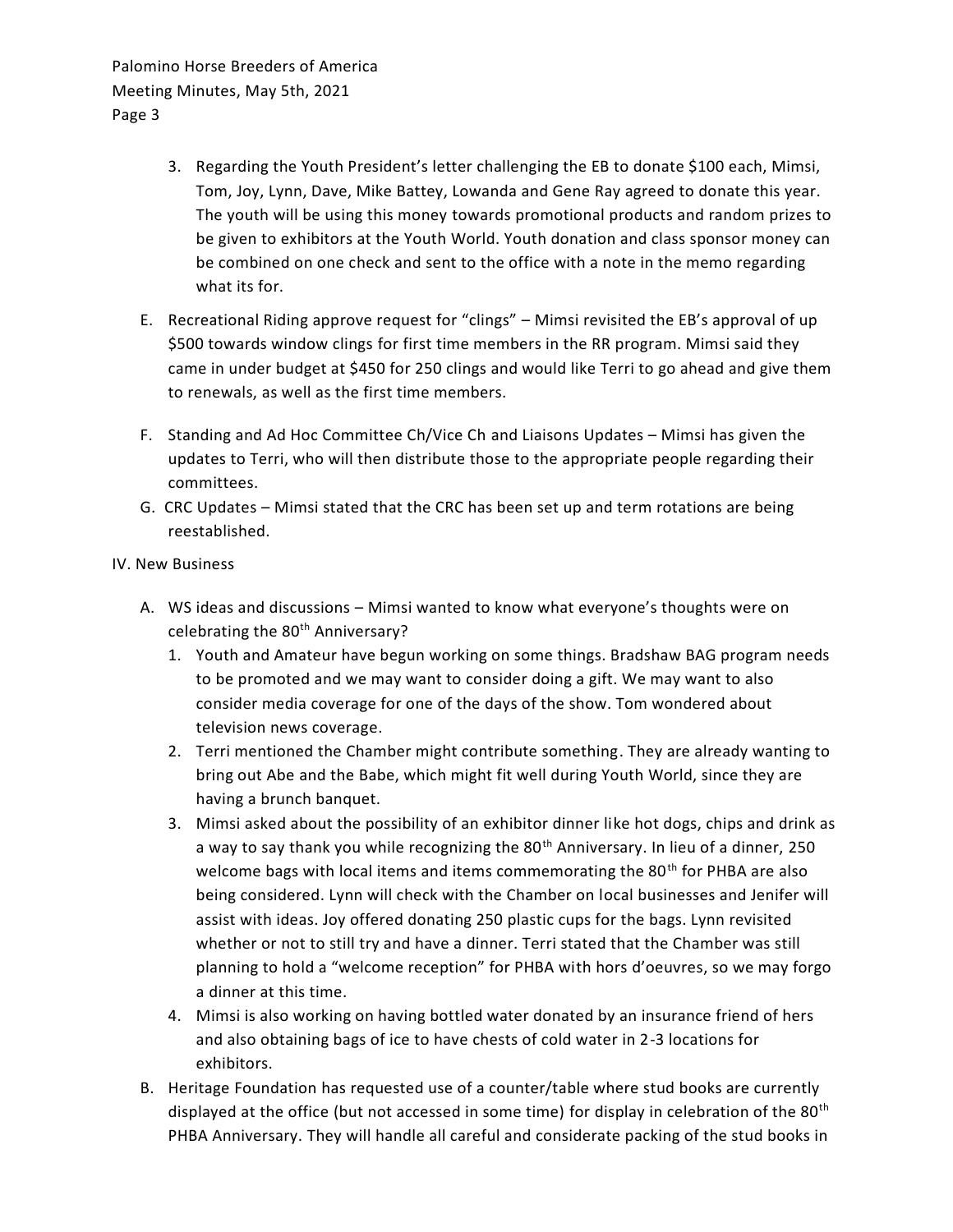plastic containers for storage where they'll be protected. They will also promote that the museum is open by appointment only, so as not to disturb the daily office operations. They will return all items once the celebration is over. Tom Craun moved to approve. Joy Isley seconded. Motion passed.

- C. WCHA promotion Mimsi spoke with Don Falcon of WCHA who would like to offer a cash prize to the Champion of Champions at the Youth World as our Premier Youth award for halter mares and geldings. They will supply the trophy and prize money at no cost to PHBA. After further discussion, he also agreed to sponsor the Open Stallion, Mare, and Gelding Premier classes. We now have \$300 for each of those 5 Premier classes plus the trophies in exchange for a magazine ad promoting their scholarship plan for WCHA and announcements of them as sponsors at the show. Winners do not have to be members of WCHA. Tom questioned if Vicky Long was already under agreement to provide those awards in honor of Jim Bob Long, so to avoid conflicts, Mimsi was going to check with Vicki about the length of her previous commitment and get back to the EB. Tom moved to approve. Motion passed.
- D. April Newsletter went out to all members.
- E. Bradshaw BAG program flyer also went out. A check in the amount of \$50,000 has been received and deposited for this program.
- F. Due to the timing of Convention this year, the new Boards did not make it to InStride Edition. Mimsi wants to put together a one page supplement newsletter to include in the upcoming issue announcing each of the new boards and their pictures. Tom moved to approve. Dave seconded. Motion passed.
- V. Other New Business
	- A. Lynn had two comments to share with the EB.
		- 1. In one of the Convention meetings, some past President's had asked to be put back on the email list for the Financial Statements and said that many were very thankful that they received the latest one that Terri sent out.
		- 2. Also, Marleen had requested from the Amateur Executive Board, that they receive quarterly financial reports, so they can keep up with that better. They have only been getting end of the year statements before Convention. They are very appreciative that they have now received the first quarter this year and will continue to receive it quarterly.
	- B. Joy revisited the possibility of using Zoom, as discussed in the last EB meeting, for future EB meetings. They used it for one of her APA meetings and it worked well. Mimsi requested sharing some information with Terri about it.
	- C. Mike Battey brought up discussion about the Youth Board applications and the date change for submitting those. He is concerned that the number of applications will go down in the future due to lack of the kids being able to talk to each other and learn more about the board and the positions once they get to the show. Terri suggested that he or Landon ask the Youth Advisors, Tia or Cory, about why the change was made. Her understanding is that